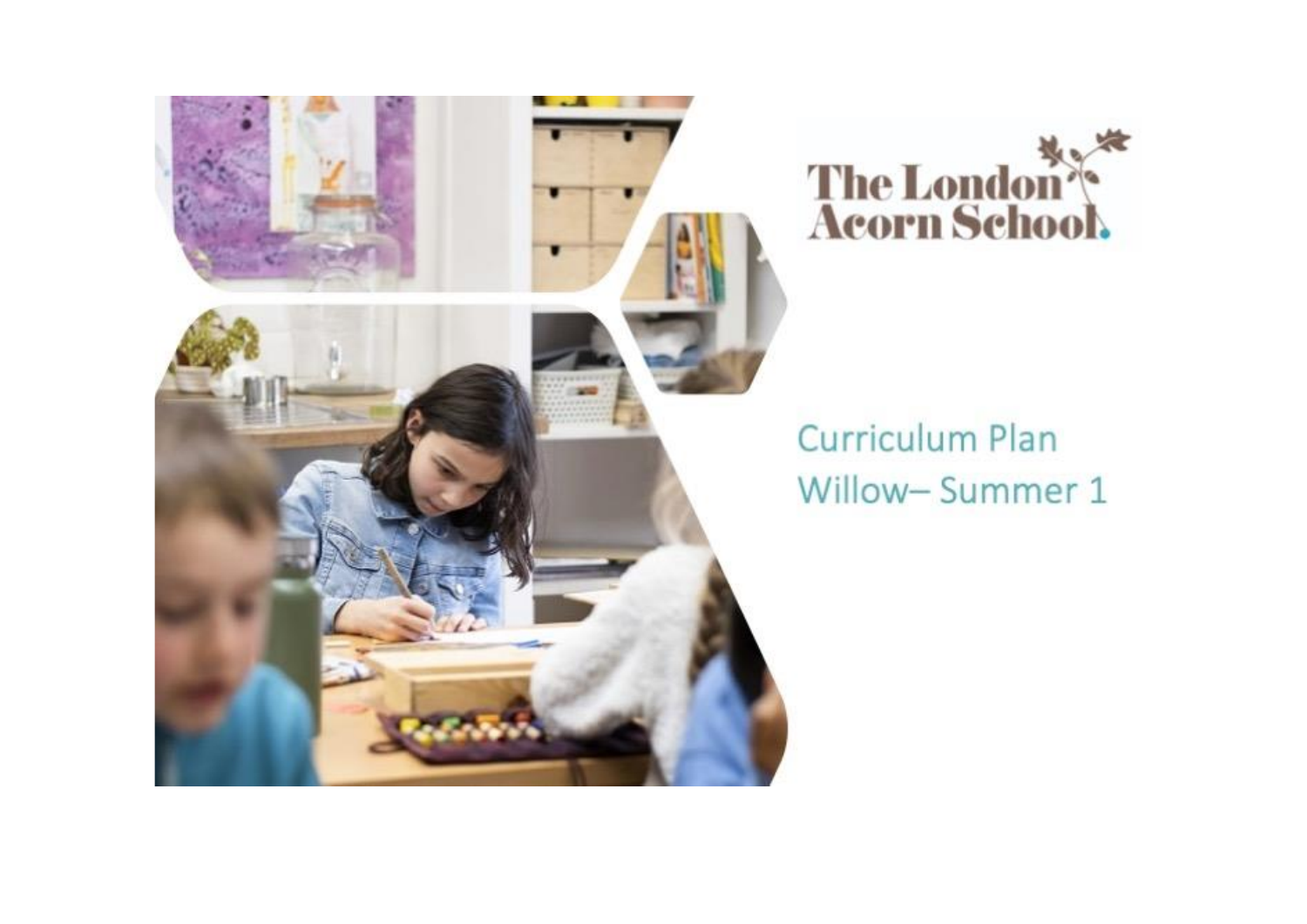## Programmes of Study

Class/ Year Class 1 (year 2 ) Term: Summer term First half

## Unit title: Eco Explorers- Exploring Nature, Weather, Our Feelings and our Natural Environment

Literacy Genres

## Reading Enhancements: The Lorax Dr Seuss, One Plastic Bag Story, We Are Water Protectors, The Seeds Of Change

| Literacy | Grammar<br>To add question marks to questions.<br>Writing purpose<br>Writing to entertain:<br>Stories (Including re-telling & traditional tales)<br>Descriptions<br>Poetry<br>In character role<br>Writing to inform:<br>Labels, Captions, Lists<br>Recount - First-hand experience<br>Instructions - First-hand experience<br>NCR - Information Leaflet | <b>Maths</b>      | Sequence events in chronological order using language such<br>as: before and after, next, first, today, yesterday, tomorrow,<br>morning, afternoon and evening<br>Recognise and use language relating to dates, including days of<br>the week, weeks, months and years<br>Tell the time to the hour and draw the hands on a clock face to<br>show these times.<br>Describe positions, directions and movements using language such as<br>left and right, top, middle and bottom, on top of, in front of, above,<br>between, around, near, close and far, up and down, forwards and<br>backwards, inside and outside |
|----------|----------------------------------------------------------------------------------------------------------------------------------------------------------------------------------------------------------------------------------------------------------------------------------------------------------------------------------------------------------|-------------------|---------------------------------------------------------------------------------------------------------------------------------------------------------------------------------------------------------------------------------------------------------------------------------------------------------------------------------------------------------------------------------------------------------------------------------------------------------------------------------------------------------------------------------------------------------------------------------------------------------------------|
| Art      | Weather related paintings to display<br>Build a whole class multimedia painting of an ecosystem                                                                                                                                                                                                                                                          | <b>Humanities</b> | Sustainability in our Environment<br>Sustainability within our school<br>-Sustainability within our park<br>-Importance of caring for our environment<br>-Why is the environment important?<br>-What can we do to help?                                                                                                                                                                                                                                                                                                                                                                                             |
|          |                                                                                                                                                                                                                                                                                                                                                          |                   | -Weather and its importance in nature<br>-Waste reduction and composting                                                                                                                                                                                                                                                                                                                                                                                                                                                                                                                                            |

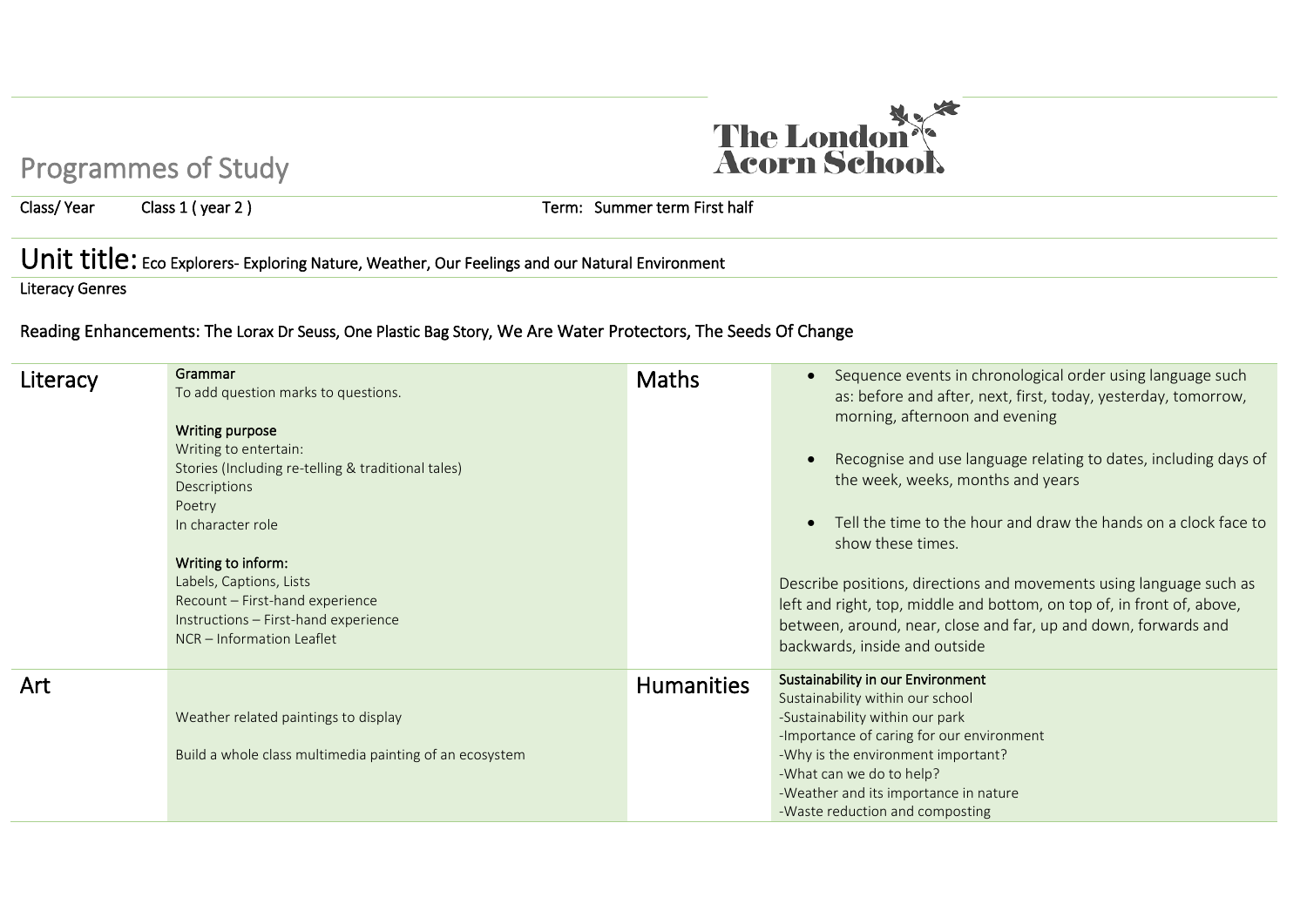|                                               | Learn about the work of a range of artists, craft makers and designers,<br>describing the differences and similarities between different practices<br>and disciplines, and making links to their own work                                                                                                                                                                                                                                                                                                                                                                                                                                                                                                                                  |                  | FEATURES AND PHYSICAL OF OUR PARK<br>Understand geographical similarities and differences<br>$\bullet$<br>including physical features of the park and its natural habitats<br>Ask and answer questions about the local environment in<br>relation to the park and its ecosystems<br>Recognise how the park environment can be adapted and<br>improved<br>Caring for our park and our environment (sustainability)<br>use basic geographical vocabulary to refer to: § key physical features,<br>including: beach, cliff, coast, forest, hill, mountain, sea, ocean, river, soil,<br>valley, vegetation, season and weather § key human features, including: city,<br>town, village, factory, farm, house, office, port, harbour and shop |
|-----------------------------------------------|--------------------------------------------------------------------------------------------------------------------------------------------------------------------------------------------------------------------------------------------------------------------------------------------------------------------------------------------------------------------------------------------------------------------------------------------------------------------------------------------------------------------------------------------------------------------------------------------------------------------------------------------------------------------------------------------------------------------------------------------|------------------|------------------------------------------------------------------------------------------------------------------------------------------------------------------------------------------------------------------------------------------------------------------------------------------------------------------------------------------------------------------------------------------------------------------------------------------------------------------------------------------------------------------------------------------------------------------------------------------------------------------------------------------------------------------------------------------------------------------------------------------|
| Relationships<br>and Health                   | Weather and Our Feelings<br>Losing and finding Emotional Health - self esteem Children will learn: .<br>about what happens when things get lost or change Children should: •<br>be able to express how they feel when they lose something or if things<br>change(including moving home, losing toys, pets or friends)<br>Sustainable development Citizenship / British Values Children will<br>learn: • about the environment Children should: • take part in a class<br>recycling activity<br>Looking after myself Citizenship / British Values - world of work<br>Healthy and safe Children will learn: • more about road safety and who<br>helps us keep safe SG Children should: • understand the role of the<br>emergency services SG | Forest<br>School | Story of Tamlin. Potions and perfumes. ID herbs Summer mandala, ground art,<br>flour labyrinth and / or fire to mark Beltane and solstice. Weave crowns using<br>natural materials. Observe bodily movement of various invertebrates. 'Adopt'<br>a small & a large tree, compare and contrast, log their changes.                                                                                                                                                                                                                                                                                                                                                                                                                        |
| Design and<br>technology /<br><b>Woodwork</b> | Dragon Heads<br>Using curved lines and straight lines to create dragon heads with<br>different characteristics.                                                                                                                                                                                                                                                                                                                                                                                                                                                                                                                                                                                                                            | Science          | <b>BIOLOGY - PLANTS</b><br>Identify and name a variety of common wild and garden plants including<br>deciduous and evergreen trees.<br>Identify and describe the basic structure of common flowing plants including<br>trees (leaves, flowers, blossom, petal, fruits, roots, bulb, seed, trunk,<br>branches, stem).                                                                                                                                                                                                                                                                                                                                                                                                                     |